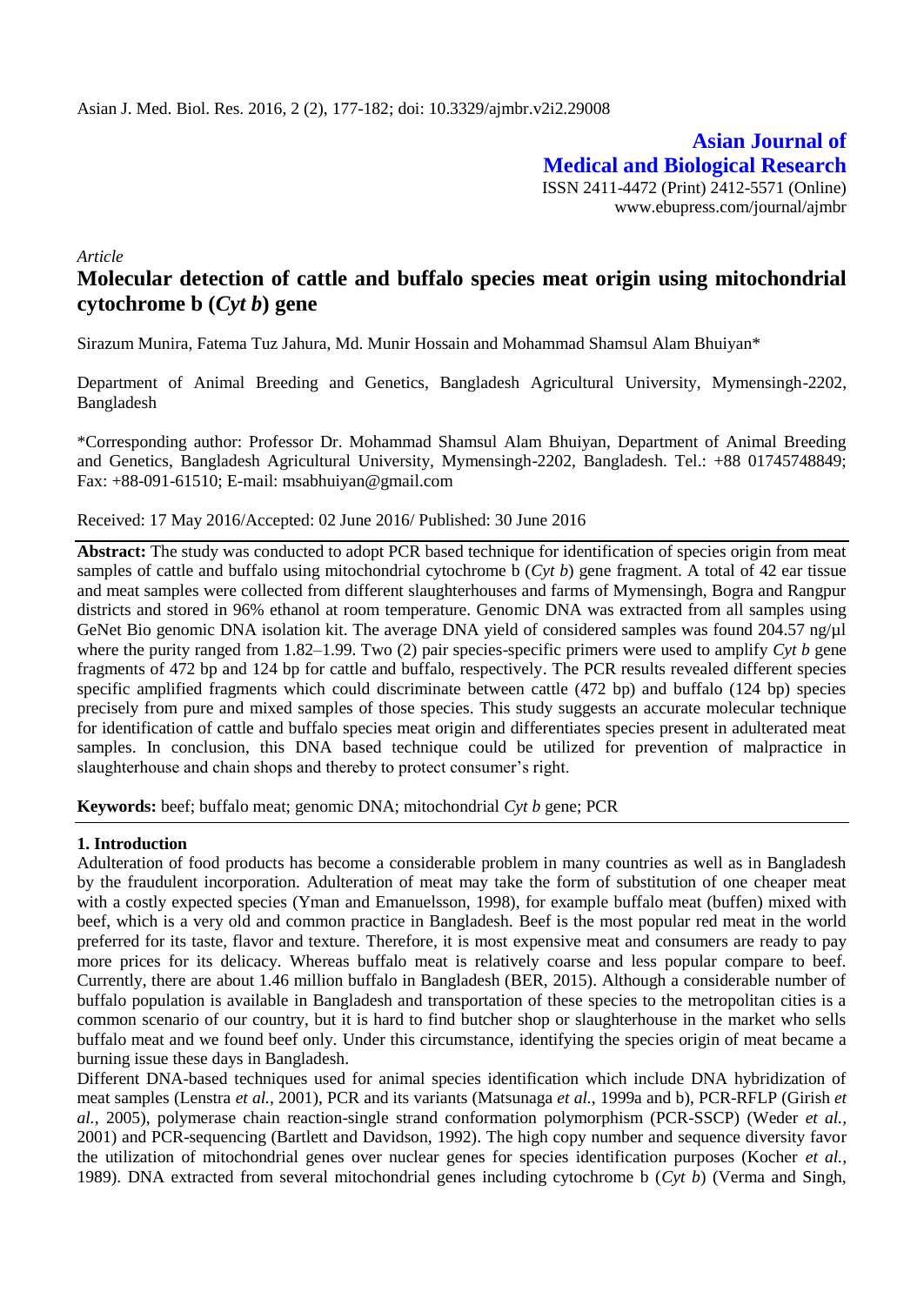2003), the 12S and 16S rRNA (Fajardo *et al*., 2006), and the displacement loop (D-loop) (Lopez *et al*., 1996) have been targeted for species identification. Since last two decades, mitochondrial *Cyt b* gene sequence analysis has been using for identifying animal species origin of closely related taxa (Satish *et al.*, 2009; Zarringhabaie *et al.,* 2011; Farag *et al.,* 2015) and has been widely used for authentication of meat species in all kind of fresh and precooked products and the method is simple, cheap, efficient and highly specific (Zarringhabaie *et al*., 2011).

In Bangladesh, adulteration in food and food products has reached maximum height during the recent years where meat industry not untouched. PCR based techniques which have been widely used in developed worlds even in the neighboring countries to trace adulteration in slaughterhouse and supermarkets but molecular technique based detection is totally absent in Bangladesh. Moreover, so far we know, there is no published scientific report on authentication of meat animal species origin in Bangladesh using PCR based approach. Therefore, the present study was carried out to adopt PCR based technique in detection of cattle and buffalo species and to develop DNA based molecular marker from *Cyt b* gene fragment for identification of meat origin and detection of adulteration in mixed samples.

# **2. Materials and Methods**

# **2.1. Sample collection and processing**

A total of 42 ear tissue and meat samples of cattle and buffaloes were collected from different slaughterhouses of Bogra, Rangpur and Mymensingh District of Bangladesh. Collected samples were stored in 96% ethanol at room temperature. The samples of ear tissues for each species were separately prepared by cleaning of all hair roots and crushed with surgical blade and forceps. The tissue was cleaned off extraneous fat, connective tissue and blood vessels.

# **2.2. DNA extraction and quantification**

Genomic DNA was extracted from all samples using GeNet Bio genomic DNA isolation kit (GeNet Bio, South Korea) according to the manufacturer's instructions. Extracted DNA was stored at  $-20^{\circ}$ C with appropriate labeling for further use. Concentration and purity of the extracted DNA was assessed by agarose gel electrophoresis and using NanoDrop spectrophotometer (Model ND2000).

# **2.3. Polymerase chain reaction (PCR)**

The primer sequence information was selected from a published paper by Zarringhabaie *et al.* (2011) which is shown in Table 1. The *Cyt b* gene sequence information of indigenous cattle (472 bp) and buffalo (124 bp) were retrieved from NCBI gene bank data base having of accession number (*Bubalus bubalis,* AB529514.1 and *Bos taurus,* EF693798.1) and were aligned by CLUSTALW software (EMBL lab) to check the suitability of primers in indigenous cattle and buffalo species of Bangladesh.

PCR amplification was carried out in 20 µl reaction volume comprising 2 µl and 3 µl of genomic DNA in conventional and duplex PCR, respectively. The concentration of PCR ingredients in master mix contained 1x buffer (GeNet Bio Inc., South Korea), 1.5 mM MgCl<sub>2</sub>, 0.2 mM dNTP (GeNet Bio Inc., South Korea), 1.0 μM of each primer (Integrated DNA Technologies, South Korea), and 0.3 U Taq DNA polymerase (GeNet Bio Inc., South Korea) for each reaction. For duplex PCR, master mix contained 1x buffer, 1.5 mM  $MgCl<sub>2</sub>$ , 0.3 mM dNTP, 1.5  $\mu$ M of each primer and 0.5 U Taq DNA polymerase used for each reaction. The gene amplification by duplex PCR was tested on DNA samples from each species as well as equally mixed DNA samples of two species. The thermal profile was comprised of initial denaturation for 10 min at 94 °C, followed by 35 cycles of denaturation at 94°C for 30 s, annealing at 62°C for 60 s and extension at 72°C for 45 s, a final extension at 72°C for 10 min and holding temperature at 12°C for an indefinite time. The PCR products were visualized by 2.0% agarose gel electrophoresis in 0.5x TBE buffer at 120 V for 30 minutes, which stained with 5 μl (10 μg/μl) of ethidium bromide (Bio NEER, South Korea) and images of gel were captured by UVsolo TS imaging system (Biometra, Germany).

# **3. Results and Discussion**

# **3.1. DNA yield and purity**

The average concentration of extracted DNA was found 204.57 ng/μl (Table 2) for all collected samples and purity of those samples were ranged from 1.82–1.99 (A260/A280). In cattle sample the average concentration of DNA obtained 189.31 ng/ $\mu$ l, where ear tissue samples averaged 208.73 ng/ $\mu$ l and meat samples averaged 97.08 ng/µl and the purity of cattle DNA samples was 1.82–1.94. In case of buffalo sample, the average yield of DNA was 223.04 ng/µl, where ear tissue samples possessed 272.86 ng/µl and meat samples contained 36.2 ng/µl and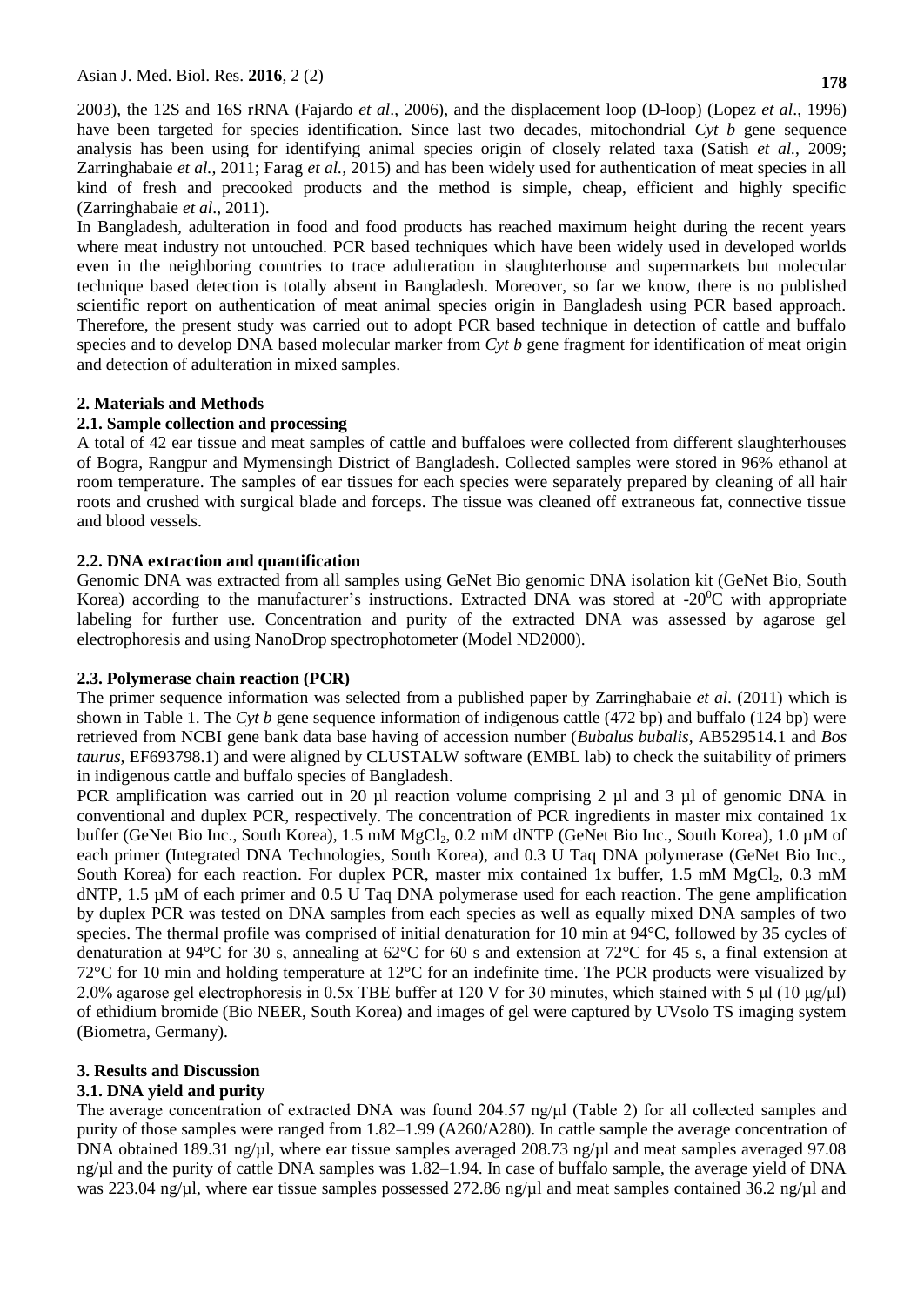the purity of buffalo DNA samples were 1.84–1.99. Ali *et al.* (2012) reported the average purity of DNA samples, using A260/A280 optical density, were 1.82–1.99 which is exactly similar to the current study. A ratio of ~1.8 is generally accepted as "pure" for DNA as "rules of thumb" where extracted protein and DNA absorb maximum light at 260 and 280 wavelengths, respectively. Mahajan *et al.* (2011) reported the DNA concentration ranged between 200–2600 μg/ml with the purity of 1.6 to 1.9 of cattle and buffalo meat using the method described by Cronin *et al.* (1991).It was reported that DNA extraction methodology must be resulted in DNA purities and concentrations between 1.6-2.0 and 25-1000 ng/μl, respectively (Di Pinto *et al.,* 2005). Farag *et al.* (2015) found the average yield of DNA of 90.77 ng/ $\mu$  and the purity was 1.8 in average, from buffalo blood samples. These results also support the present findings. In general, the concentration of extracted DNA was relatively low from meat samples which indicated that the processing of meat tissues were not perfectly done and 20 µl Proteinase K is not sufficient for complete tissue lysis. Shahriar *et al*. (2011) also stated the same problem while using proteinase K for DNA extraction. The yield of extracted DNA also varies greatly on sample source, personal skills and DNA extraction methods. However, the amount of extracted DNA would be sufficient for PCR amplification and standardization of all samples were performed before going further amplification process.

### **3.2.** *Cyt b* **gene fragment amplification by conventional and duplex PCR for detection of species origin**

In recent years, many investigators applied various molecular methods including PCR amplification (Tanabe *et al.*, 2007) to identify species in meat and adulteration in meat and meat products. In this study, the specificity of the primer sets selected was performed initially in a conventional (single) PCR reaction using two speciesspecific primer sets. Having confirmed species specificity of each primer independently, a duplex PCR was standardized by mixing two primer sets in a single reaction targeting DNA of two different species for detection of species meat origin using mitochondrial *Cyt b* gene fragments. The results of conventional PCR revealed different expected specific amplified PCR products sizes of 124 and 472 bp for *Cyt b* gene of buffalo and cattle species respectively (Figure 1). The duplex PCR was tested on DNA samples from each species as well as DNA mixture of the mixed two species and the results showed expected different specific amplified PCR products sizes of 124 and 472 bp for *Cyt b* gene of buffalo and cattle species, respectively (Figure 2) for pure and mixed samples of those species. The result of this study also shows that selected primers are highly conserved across the breed/population within a species and equally worked well in duplex manner using samples of indigenous cattle and buffalo. In duplex PCR two different fragments were observed in case of mixed sample which is exactly similar with conventional PCR amplicon. This method was sensitive and it was possible to trace each species meat when its portion in the mixture was less than 10% (Zarringhabaie *et al.,* 2011). The responsive size for each animal species from either tissue or meat was detected in this study to correspond to each animal species without cross-contamination. The identification of animal species from inter-species DNA mixed from tissue and meat in duplex PCR approach was adopted and performed efficiently. The result indicated that DNAs from all species were specifically detected (Figure 2).

Mitochondrial *Cyt b* gene  $(\sim 1,143$  bp) has been using as the most useful marker in recovering phylogenetic relationships and for identifying animal species origin among closely related taxa (Randi *et al.,* 2001; Satish *et al.,* 2009; Gupta *et al.,* 2012). Studies were conducted on molecular traceability of species origin from the samples of meat and meat products using mitochondrial *Cyt b* gene where they employed different molecular methods like PCR, PCR-RFLP, PCR-SSR, real time PCR and FINS. All of those methods traced species origin and adulteration in meat and meat products efficiently. For example, Zarringhabaie *et al.* (2011) reported different specific amplified fragments of pure meat sources for buffalo (124 bp), goat (330 bp), cattle (472 bp) and sheep (585 bp) species. This finding conforms to the present investigation where similar amplicon sizes were observed. In another investigation, Satish *et al.* (2009) worked on mitochondrial *Cyt b* gene based PCR to identify and differentiate species from the cooked meat of sheep, goat, cattle, pig and chicken. These animal species produced DNA fragments of 331, 157, 274, 398 and 227 base pairs respectively and clearly differentiated the species origin of meat. Gupta *et al.* (2012) found 113 bp and 152 bp *Cyt b* gene fragment for cattle and buffalo species respectively. Jain *et al.* (2007) found species-specific DNA fragments of 157, 227, 274, 274, 331, 398 and 439 bp from goat, chicken, cattle, buffalo, sheep, pig and horse meats respectively, using multiplex PCR targeting *Cyt b* gene fragment. The amplified fragment sizes were different from the present study as they used different primer sets of *Cyt b* gene fragments. The approach of duplex (Gupta *et al.,* 2012) or multiplex-PCR (Zarringhabaie *et al.,* 2011) using mitochondrial *Cyt b* gene can be applied to detect authentication with equal efficacy to fresh, cooked or putrefied mixed samples of animal origin.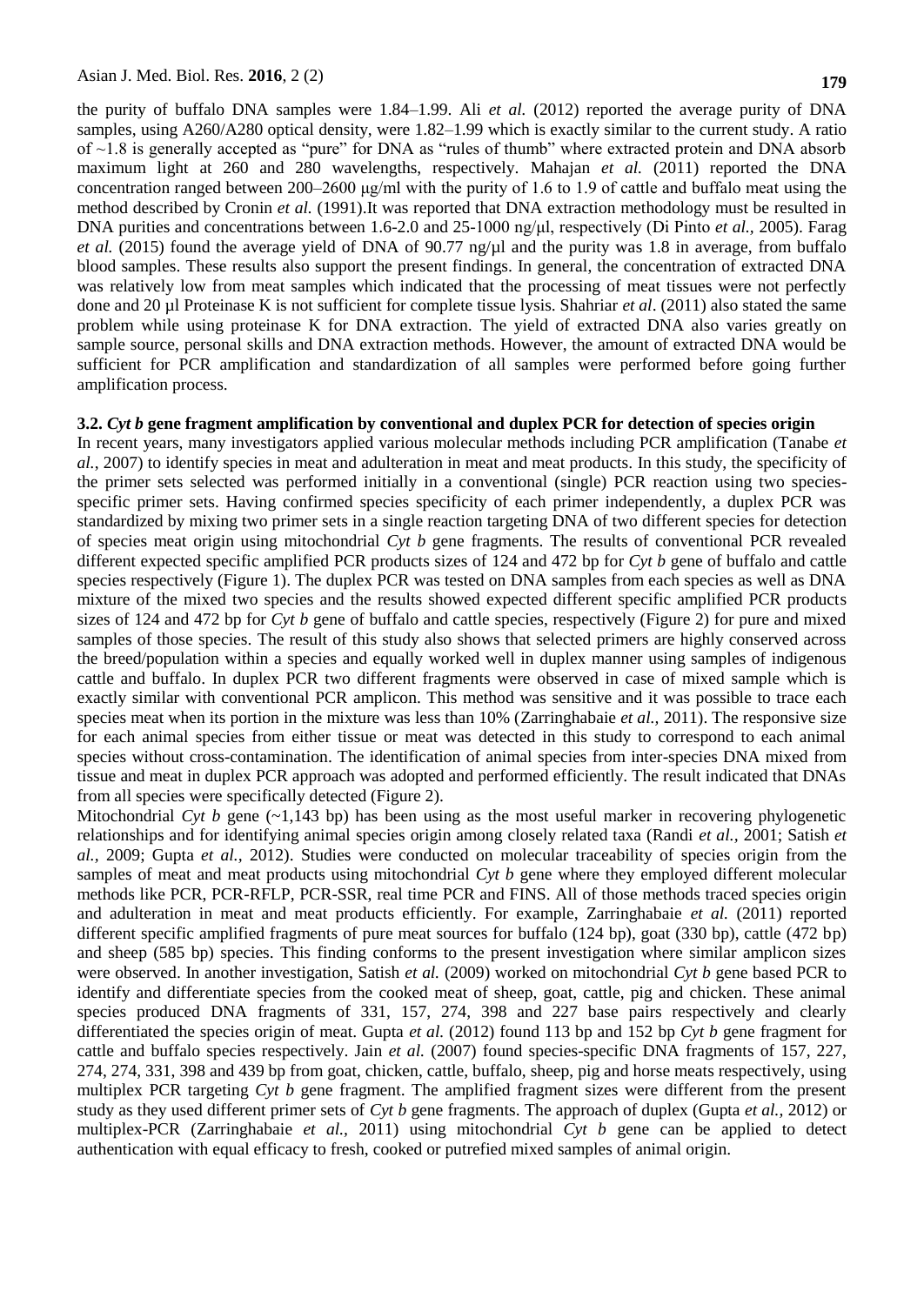| <b>Species</b> | Primer sequence (5'-3')<br>Type |                                 | Reference            |  |  |
|----------------|---------------------------------|---------------------------------|----------------------|--|--|
| Cattle         | Forward                         | <b>TCCTTCCATTTATCATCATAGCAA</b> |                      |  |  |
|                | Reverse                         | <b>TGTCCTCCAATTCATGTGAGTGT</b>  | Zarringhabaie et al. |  |  |
| <b>Buffalo</b> | Forward                         | TCCTCATTCTCATGCCCCTG            | (2011)               |  |  |
|                | Reverse                         | <b>TGTCCTCCAATTCATGTGAGTGT</b>  |                      |  |  |

### **Table 1. List of primers used for conventional and duplex PCR.**

### **Table 2. Summary of concentration and purity of extracted DNA.**

| <b>Species</b> | Type of sample | DNA concentration $(ng/\mu l)$ |       |         | <b>Purity of extracted DNA</b> |            |         |
|----------------|----------------|--------------------------------|-------|---------|--------------------------------|------------|---------|
|                |                | Min                            | Max   | Average | Min                            | <b>Max</b> | Average |
| Total sample   |                | 18.2                           | 913.6 | 204.57  | 1.82                           | 1.99       | . 87    |
| Cattle         | Ear tissue     | 69.0                           | 596.1 | 208.73  | 1.82                           | 1.89       | l.86    |
|                | Meat sample    | 61.6                           | 118.0 | 97.08   | 1.89                           | 1.94       | 1.92    |
| <b>Buffalo</b> | Ear tissue     | 116                            | 913.6 | 272.86  | 1.84                           | 1.92       | . 87    |
|                | Meat sample    | 18.2                           | 69.4  | 36.2    | 1.85                           | L.99       | l.92    |

Legends: ng= nanogram; µl= microliter.



**Figure 1. PCR products shown in 2.0% agarose gel. This figure represents, M= 100 bp DNA size marker, C5~C8 represent cattle samples and B10~B13=represent buffalo samples, NC=Negative control.**



**Figure 2. Duplex PCR products shown in 2.0% agarose gel. This figure represents, M= 100 bp DNA size marker, C12~C17=represent cattle samples and B4~B6=represent buffalo samples, Mix=Mixture of sample of cattle and buffalo with equal proportion, NC=negative control.**

Buffalo, cattle, goat and sheep species also detected on mitochondrial *Cyt b* based on PCR-RFLP methods using restriction enzymes *Alu*I and *Hae*III for cleavage of amplified products resulting 2 fragments for buffalo and cattle species and 3 fragments for the species of sheep and goat (Ahmed *et al.,* 2005). Notably, the advantage of the present molecular methods is that there is no need to use restriction enzymes and RFLP methods to distinguish specific electrophoresis fragment on agarose gel. The optimized duplex PCR protocol enabled to discriminate meat species between cattle and buffalo. This protocol would be enough to detect adulteration in pure and mixed meat of those species. Moreover, the sensitivity, high specificity and reliability of the duplex PCR assay suggested this method could be a feasible and ideal for rapid analysis on industrial meat and meat products or in foodstuff.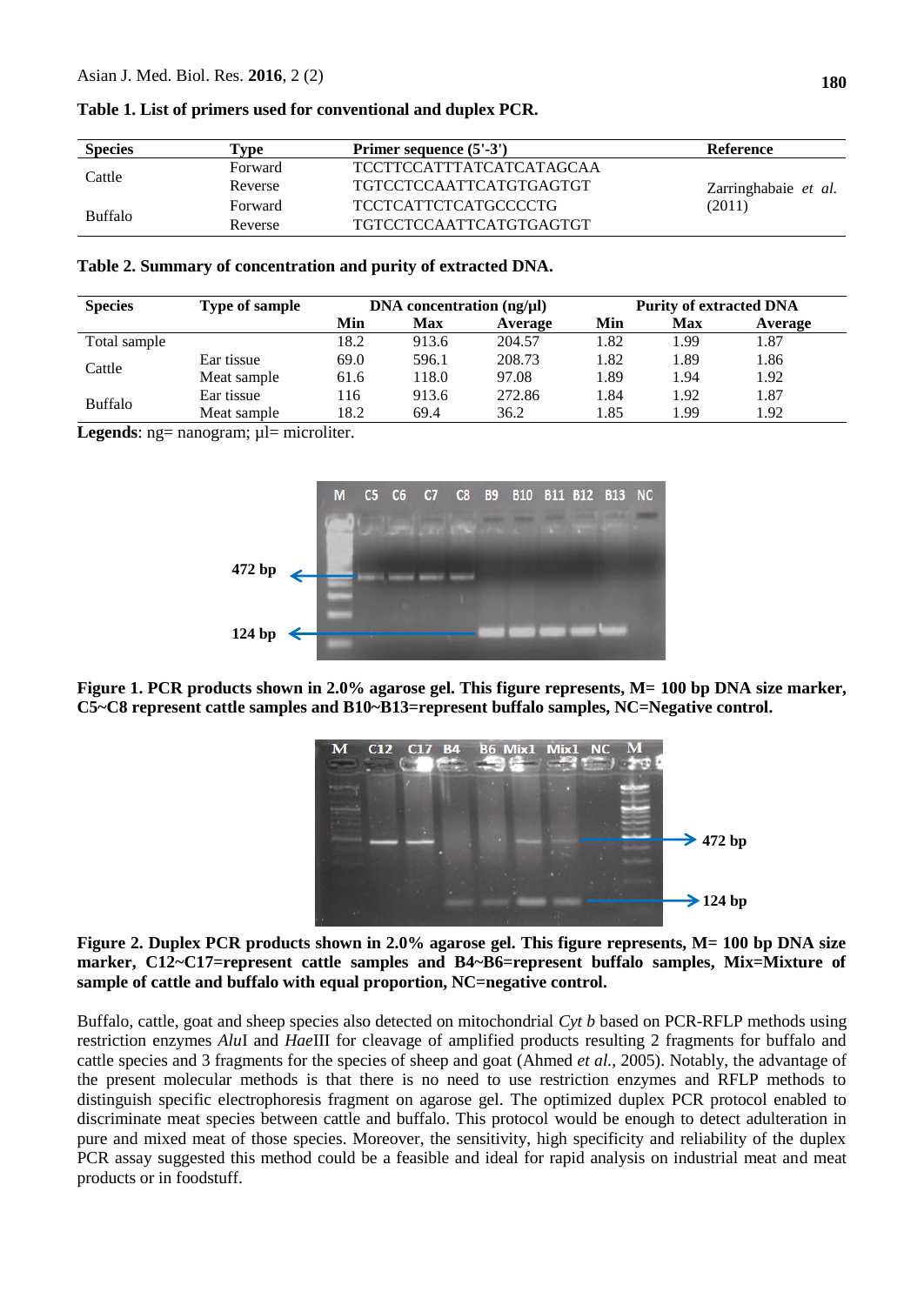### **4. Conclusions**

Mitochondrial *Cyt b* gene could be used as excellent molecular marker for detecting species origin of meat as the conventional and duplex PCR revealed expected different specific amplified PCR products, sizes of 124 and 472 bp for *Cyt b* gene of buffalo and cattle species respectively, for pure and mixed sample of those species. This adopted highly specific and reliable technique has commercial impact that could be utilized as a laboratory tool for detecting species origin of meat and control fraudulent practices in slaughterhouse and chain shop.

#### **Acknowledgements**

The authors are grateful to University Grants Commission (UGC), Bangladesh**,** for the financial support and Department of Animal Breeding and Genetics and Department of Microbiology and Hygiene, Bangladesh Agricultural University, Mymensingh-2202, for providing research facilities.

### **Conflict of interest**

None to declare.

### **References**

- Ahmed M and EA Mezawy, 2005. Detection of species-specific genetic markers in farm animals by RFLP analysis of cytochrome b gene. Biotechnol. in Anim. Hus., 21: 1-11
- Ali ME, M Kashif, K Uddin, U Hashim, S Mustafa and YBC Man, 2012. Species Authentication Methods in Foods and Feeds: the Present, Past and Future of Halal Forensics. Food Anal. Met., 5: 935–955.
- Bangladesh Economic Review, 2015. Finance Division, Ministry of Finance Government of the People's Republic of Bangladesh. P: 93.
- Bartlett SE and WS Davidson, 1992. FINS (forensically informative nucleotide sequencing): a procedure for identifying the animal origin of biological specimens. Biotechnol., 12: 408-411.
- Cronin MA, DA Palmisciano, ER Vyse and DG Cameron, 1991. Mitochondrial DNA in Wildlife Forensic Science; Species Identification of tissues. Wildl. Soc. Bullet., 19: 94–105.
- Di Pinto A, VT Fort, MC Conversano and GM Tantillo, 2005. Duplex polymerage chain reaction for detection of meat in horse meat fresh sausages from Italian retail source. Food control, 16: 391-394.
- Fajardo V, I Gonzalez, IL Calleja, I Martin, PE Hernandex, T Garcia and R Martın, 2006. PCR-RFLP authentication of meats from Red Deer (*Cervus elaphus*), Fallow Deer (*Dama dama*), Roe Deer (*Capreolus capreolus*), cattle (*Bos taurus*), sheep (*Ovis aries*), and goat (*Capra hircus*). J. of Agric. and Food Chem., 54: 1144-1150.
- Farag MR, TS Imam and K Dhama, 2015. Identification of some Domestic Animal Species (Camel, Buffalo and Sheep) by PCR-RFLP Analysis of the Mitochondrial Cytochrome b Gene. Adv. Anim. Vet. Sci., 3: 136-142.
- Girish PS, ASR Anjaneyulu, KN Viswas, BM Shivakumar, M Anand, M Patel and B Sharma, 2005. Meat species identification by polymerase chain reaction-restriction fragment length polymorphism (PCR-RFLP) of mitochondrial 12S rRNA. Gene Sci., 70: 107–112.
- Gupta R, DN Rank and CG Joshi, 2012. Identification and differentiation of cattle and buffalo processed meat by duplex-PCR. Buffalo Bulletin, 31: 6-11.
- Jain S, MN Brahmbhait, DN Rank, CG Joshi and JV Solank, 2007. Use of cytochrome b gene variability in detecting meat species by multiplex PCR assay. Indian J. of Anim. Sci., 77: 880-881.
- Kocher TD, WK Thomas, A Meyer, SV Edwards, S Paabo, FX Villablanca and AC Wilson, 1989. Dynamics of mitochondrial DNA evolution in animals: amplification and sequencing with conserved primers. Proc. Natl. Acad. Sci. USA., 86: 6196-200.
- Lenstra JA, JB Buntjer and FW Janssen, 2001. On the origin of meat-DNA techniques for species identification in meat products. Vet. Sci. Tomorrow,1-15.
- Lopez JV, S Cervarlo and S Brien, 1996. Complete nucleotide sequence of domestic cat (*Felis catus*) mitochondrial genome and a transposed mtDNA tandem repeat (NUMT) in the nuclear genome. Genomics, 33: 229- 246.
- Mahajan M. V, YP Gadekar, VD Dighe, RD Kokane and AS Bannalikar, 2011. Molecular detection of meat animal species targeting MT 12S rRNA gene. Meat Sci., 88: 23–27.
- Matsunaga T, K Chikuni, R Tanabe, S Muroya, K Shibata, J Yamada and Y Shinmura1999a. A quick and simple method for the identification of meat species and meat products by PCR assay. Meat Sci., 51: 143- 148.
- Matsunaga T, K Shibata, J Yamada and Y Shinmura 1999b. Effects of processing condition on species identification of meat products. J. Jpn. Soc. Food Sci. Technol., 46: 187-194.